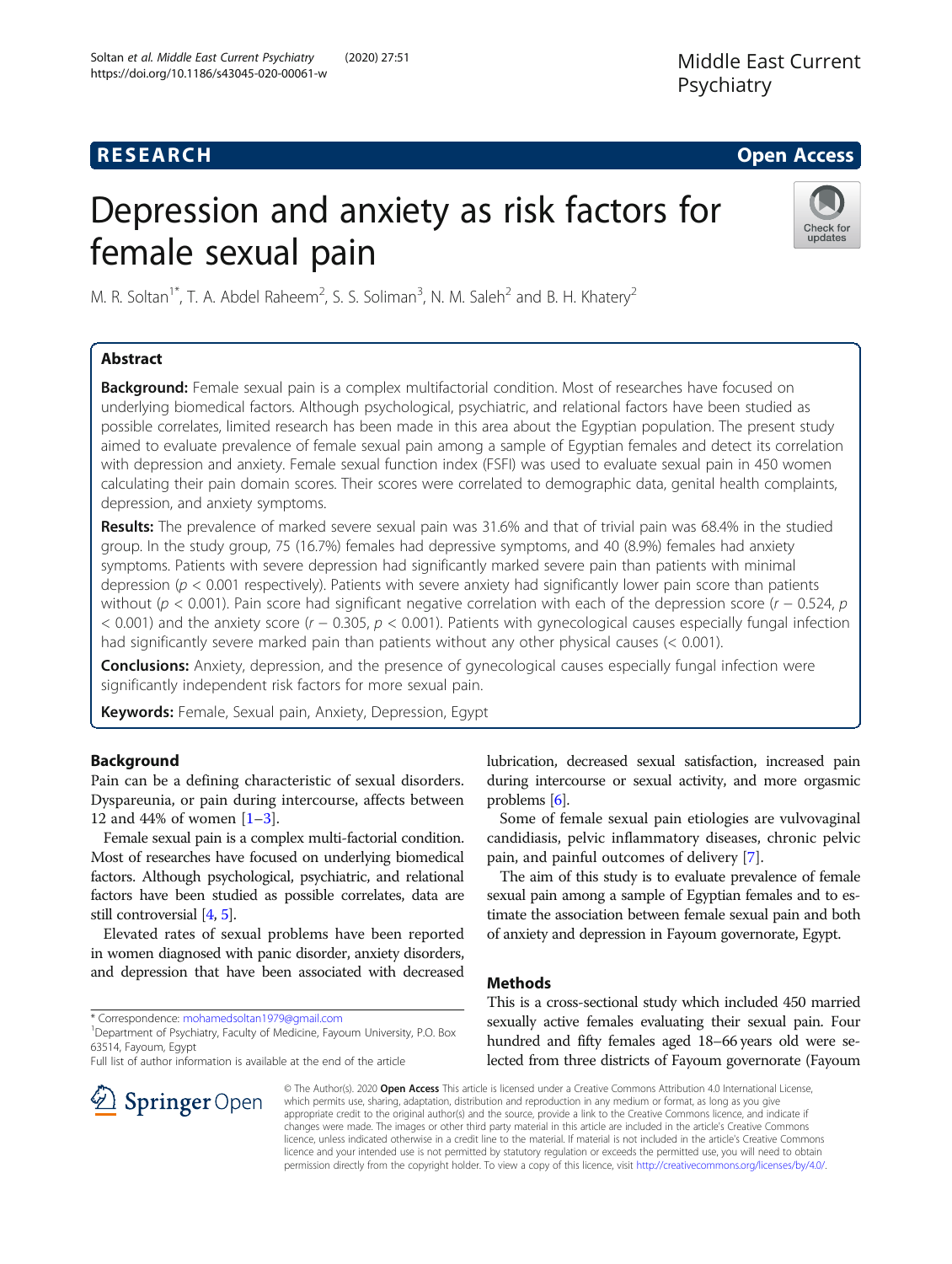district, Sennores, and Itsa). They were selected randomly (simple random method) from primary health care centers, dermatology and family planning clinics of Fayoum University, and general hospitals of the governorate. Subjects who had no sexual activity within the past month, unmarried, divorced, or widow were excluded from the study.

This study was approved by the Ethical committee of Faculty of Medicine, Fayoum University, and was done in accordance to the Declaration of Helsinki. Before obtaining informed consent from the participants, full explanation was given about the nature and aim of the study. They volunteered to participate and had the right to end their participation at any stage of the interview. All participants' information was kept confidential and was used only for research purposes.

Subjects were assessed for the following:

- 1. Demographic characteristics including age, educational level, age of marriage, occupation, etc.
- 2. Assessment of gynecological and past medical history to search for risk factors including chronic disease (e.g., hypertension, cardiovascular disease, neurological disease, or diabetes), previous pelvic surgery (gynecologic, urologic, or colorectal surgeries), menstrual cycle regularities, contraception methods, and genital causes of pain as skin rash, ulcers, inflammation, and others.
- 3. Sexual functions using a self-administered detailed 19 item questionnaire (female sexual function index (FSFI)) [\[8\]](#page-7-0) which assess the sexual functioning during the past 4 weeks. The Arabic validated version of FSFI [\[9\]](#page-7-0) was used to assess the sexual function of the subjects.

According to the FSFI, sexual function domains included sexual desire, arousal, lubrication, orgasm, satisfaction, and pain during sexual intercourse. Here, we calculated domain score for pain only as it was our concern in this study.

Pain was assessed as frequency during vaginal penetration, frequency following vaginal penetration, and level during or following vaginal penetration with 3 questions 17, 18, and 19 respectively (score range 0–5 for each question). Pain score was obtained by adding the pain domain score and was calculated by multiplying the sum by the pain domain factor (0.4).

Pain score was analyzed as zero for no pain (no sexual activity) and from 1–6 for pain. According to FSFI, one is minimum score (maximum degree of pain) while 6 is maximum score (very low or no pain).

The pain score was categorized into marked and trivial pain based on a cutoff  $\leq$  3.6 for marked pain and  $>$  3.6 for trivial pain. This cutoff represents pain of high frequency, high degree, or both. This cutoff was calculated as the sum of the choices made by the patients for questions 17, 18, and 19 as follows:

Answers for questions 17 and 18 include sometimes, most times, almost always, or always (3–1), and answer for question 19 include moderate, high, or very high (3–1). The sum of these three questions was then multiplied by the pain domain factor (0.4).

#### 4. Psychiatric assessment

Structured Clinical Interview based on DSM-IV (SCID-I) [\[10\]](#page-7-0) Arabic version [\[11](#page-7-0)]: It is used to diagnose an axis I diagnosis. It is applied to the case group for diagnosis of anxiety and depressive disorders. It is a semi-structured diagnostic interview based on DSM-IV that had been modified to DSM-5 clinical criteria. It is considered the standard interview to verify diagnosis in clinical trials and is extensively used in other forms of psychiatric research.

Beck Depression scale by Beck et al. [\[12](#page-7-0)] and Arabic version by Abdel-Khalek [\[13](#page-7-0)]: This is a self-report scale designed to assess DSM-IV-defined symptoms of depression such as sadness, guilt, loss of interest, social withdrawal, increase and decrease in appetite or sleep, suicidal ideation, and other behavioral manifestations of depression over time to monitor symptoms and to assess response to therapeutic interventions. It has an acceptable degree of validity, as it evaluates a wide variety of symptoms and attitudes associated with depression.

The inventory is composed of 21 statements on a fourpoint scale, with the patient selecting the one that best matches his or her current state. Each statement corresponds to a specific behavioral manifestation. Responses to each question are scored on a scale from 0–3, equivalent to no, mild, moderate, or severe disturbances. The score range of the inventory varies from 0 to 63, where a higher score indicates higher depressive symptom severity. According to Beck et al.  $[14]$ , the scoring range is as follows: 0–13 indicate no or minimal depression, 14–19 indicate mild depression, 20–28 indicate moderate depression, and 29–63 indicate severe depression.

Beck Anxiety scale by Beck et al. [\[15\]](#page-8-0) and Arabic version by Al-Issa et al. [\[16\]](#page-8-0): Beck Anxiety Inventory (BAI) is a 21-item multiple-choice self-report inventory that measures the severity of an anxiety. Each of the items on the Beck Anxiety Inventory is a simple description of a symptom of anxiety in one of its four expressed aspects: (A) subjective (e.g., "unable to relax"), (B) neurophysiologic (e.g., "numbness or tingling"), (C) autonomic (e.g., "feeling hot"), or (D panic-related (e.g., "fear of losing control"). It has acceptable reliability and validity.

Respondents are asked to report the extent to which they have been anxious by each of the 21 symptoms in the week preceding (including the day of) their completion of the BAI. Each symptom item has four possible answer choices: not at all, mildly (it did not bother me much), moderately (it was very unpleasant, but I could stand it), and severely (I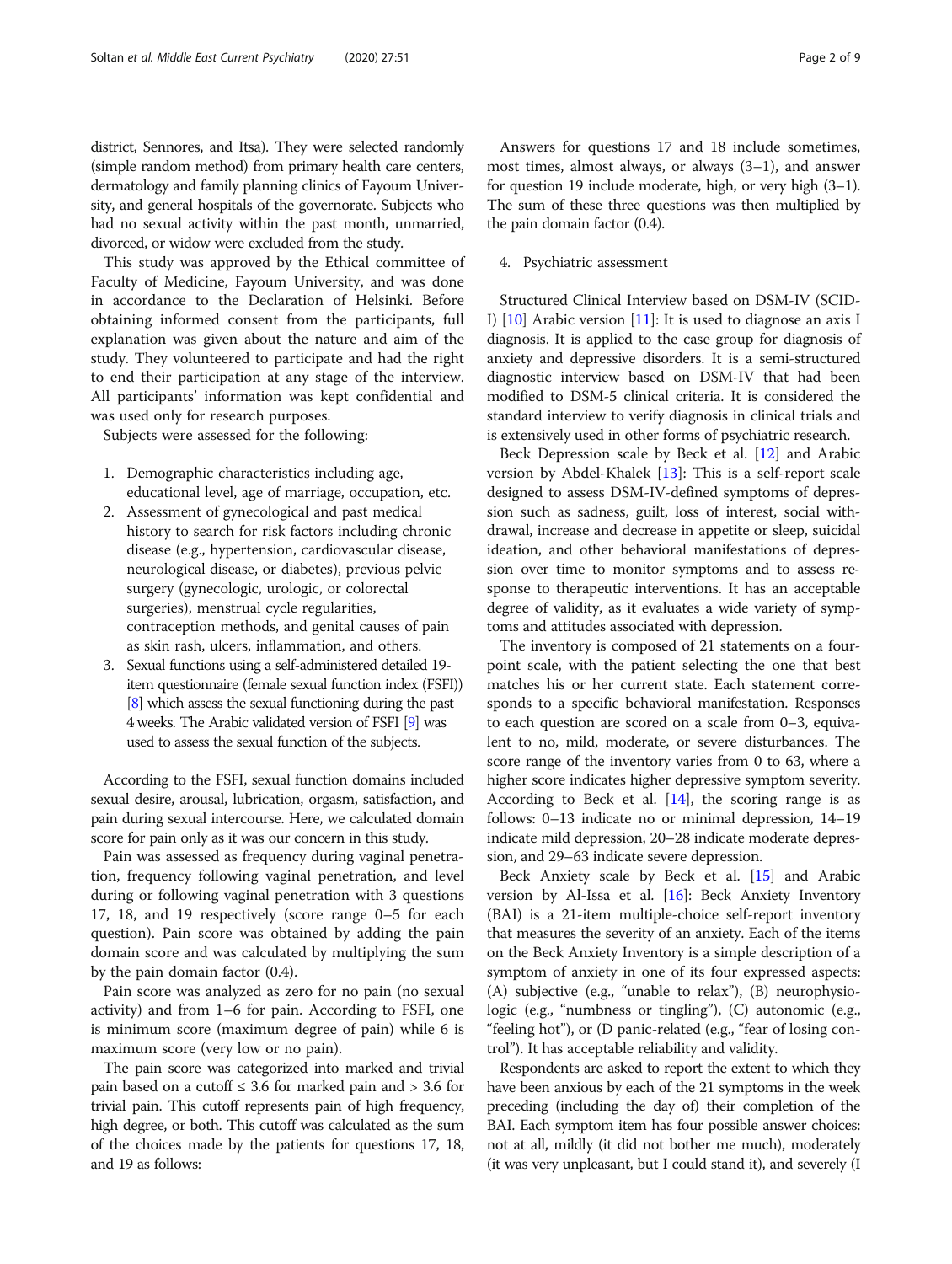could barely stand it). The clinician assigns the following values to each response: not at all  $= 0$ , mildly  $= 1$ , moderately  $= 2$ , and severely  $= 3$ . The values for each item are summed yielding an overall or total score for the 21 symptoms that can range between 0 and 63 points. Scores from 0 to 7 indicate a minimal level of anxiety. Scores from 8 to 15 indicate mild level of anxiety. Scores from 16 to 25 indicate moderate level of anxiety. Scores from 26 to 63 indicate severe level of anxiety.

#### Statistical methods of data analysis

Results were analyzed by the statistical package for social science (SPSS) version 23 [\[17\]](#page-8-0). Quantitative data were subjected to Shapiro-Wilk test to determine the distribution and method of analysis. Qualitative (categorical) data were presented by frequency and percentage. Quantitative data were presented by mean  $\pm$  SD, median, and range. Mann-Whitney (Z test) and Kruskal-Wallis Test were used for non-parametric data. Spearman linear correlation coefficient  $(r)$  was estimated to show the relationship between quantitative parameters. Linear regression was used to ascertain the effect of possible risk factors on the pain score  $[18]$  $[18]$ .

### Results

The demographic data of the study population is summarized in (Table 1). This study included four hundred and fifty women living in Fayoum governorate. The age of the study group ranged between 18 and 66 years with a mean  $\pm$  SD of 31.68  $\pm$  9.26, and the age at marriage ranged between 12 and 40 years with a mean  $\pm$  SD of 19.43  $\pm$  3.69. The husband age ranged between 22 and 75 years old with mean  $\pm$  SD of 38.33  $\pm$  10.85. Sex acts/ week were between 1 and 7 times with mean ± SD of  $2.44 \pm 0.85$  (Table 1).

As regard common causes of genital and gynecological pain over the past 4 weeks in the study participants, the most common cause was fungal infections, 95 (21.1%) females, then vaginal prolapse, genital wart, genital ulcer, and intrauterine adhesions (Table 1).

In the study group, 75 (16.7%) females had depressive symptoms as regards Beck Depression scale: one (0.2%) female had mild depression, 11 (2.4%) females had moderate depression, and 63 (14%) females had severe depression. As regards anxiety, 40 (8.9%) females had anxiety symptoms Beck Anxiety scale: 3 (0.7%) females had moderate degree of anxiety and 37 (8.2%) females had severe anxiety symptoms (Table [2\)](#page-3-0).

The mean sexual pain among the included females was  $4.75 \pm 1.50$  ranging from 0 to 6.0 (median 6). Marked pain  $(≤ 3.6)$  was reported by 142 females  $(31.6%, )$ 95% CI 27.3–35.8), while trivial pain was reported by 308 females (68.4%, 95% CI 64.2–72.7) (Fig. [1\)](#page-3-0).

|  |  | Table 1 Sociodemographic data of the studied group ( $n = 450$ ) |  |  |  |  |  |
|--|--|------------------------------------------------------------------|--|--|--|--|--|
|--|--|------------------------------------------------------------------|--|--|--|--|--|

| Character                  | Mean $\pm$ SD     | Range     |
|----------------------------|-------------------|-----------|
| Age of the patient         | $31.68 \pm 9.26$  | $18 - 66$ |
| Age at marriage (years)    | $19.43 \pm 3.69$  | $12 - 40$ |
| Age of the husband (years) | $38.33 \pm 10.85$ | $22 - 75$ |
| Sex frequency (per week)   | $2.44 \pm 0.85$   | $1 - 7$   |
|                            | No.               | %         |
| Educational level          |                   |           |
| Illiterate                 | 106               | 23.6      |
| Basic                      | 87                | 19.3      |
| Secondary                  | 170               | 37.8      |
| High                       | 87                | 19.3      |
| Occupation                 |                   |           |
| Working                    | 101               | 22.4      |
| Not working                | 349               | 77.6      |
| Comorbidities              |                   |           |
| Present                    | 72                | 16.0      |
| Absent                     | 378               | 84.0      |
| Contraception              |                   |           |
| Yes                        | 293               | 65.1      |
| No                         | 157               | 34.9      |
| Menstrual cycle            |                   |           |
| Regular                    | 273               | 60.7      |
| Irregular                  | 177               | 39.3      |
| Gynecological disorders    |                   |           |
| Absent                     | 347               | 77.1      |
| Fungal infection           | 95                | 21.1      |
| Uterine contractions       | 1                 | 0.2       |
| Uterine prolapse           | 3                 | 0.7       |
| Genital wart               | 1                 | 0.2       |
| Genital ulcer              | 2                 | 0.4       |
| Uterine adhesions          | $\mathbb{1}$      | 0.2       |

Pain score had significant negative correlation with each of the depression score  $(r - 0.524, p < 0.001)$  and the anxiety score  $(r - 0.305, p < 0.001)$  (Fig. [2](#page-4-0)).

There was no significant relation between the pain severity and different grades of the educational level, working status, comorbidities, menstrual cycle rhythm, contraception, or circumcision. Fungal infection, severe depression, and severe anxiety were significantly associated with marked severe pain. Patients with fungal infection had significantly marked severe pain than patients without any physical causes (< 0.001). Patients with severe depression had significantly marked severe pain than patients with minimal depression ( $p < 0.001$  respectively). Patients with severe anxiety had significantly lower pain score than patients without ( $p < 0.001$ ) (Tables [3](#page-5-0) and [4](#page-6-0)).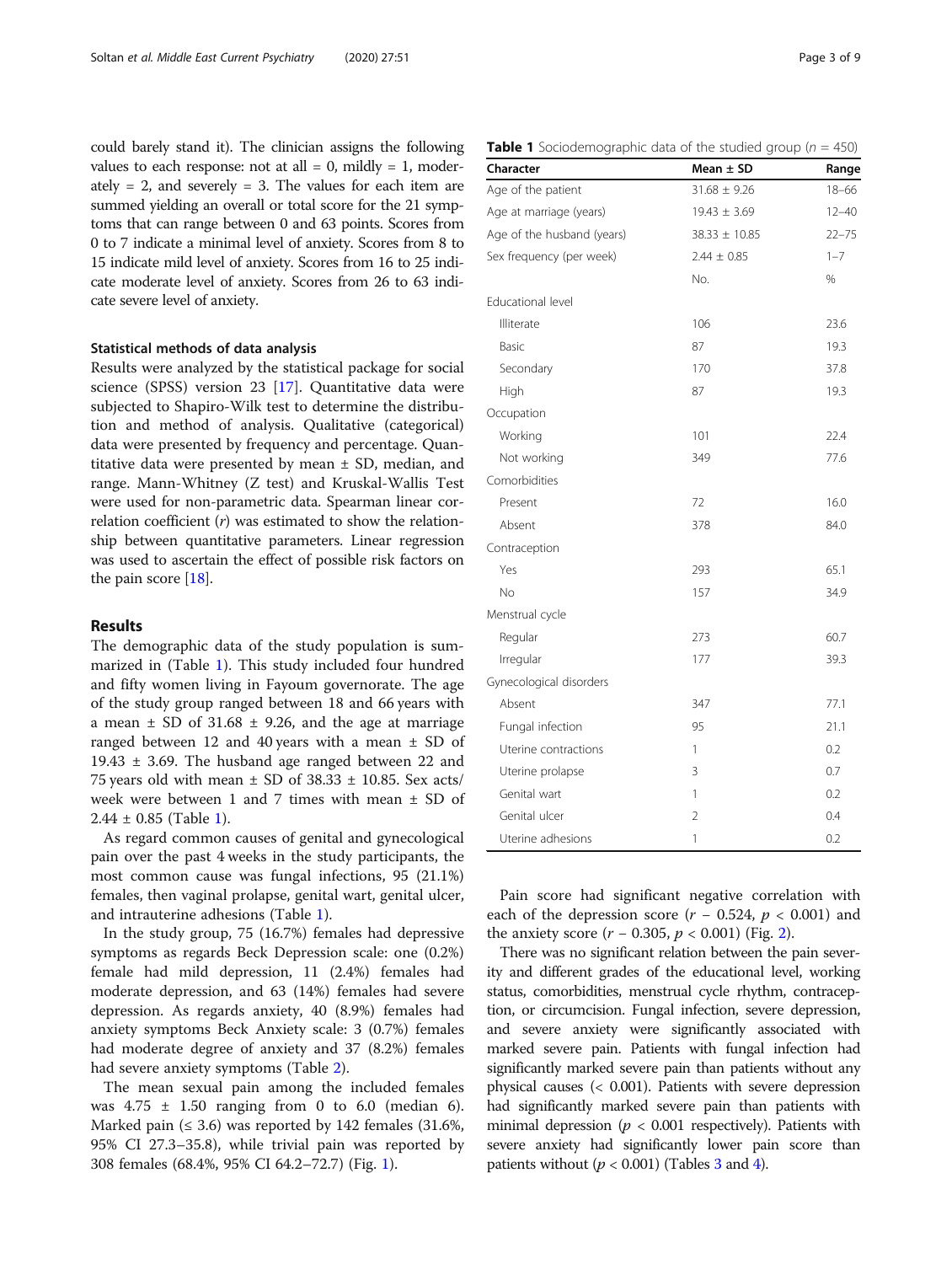<span id="page-3-0"></span>Table 2 Psychiatric diagnosis among the studied females

| <b>Diagnosis</b>    | No. (%)    |
|---------------------|------------|
| Depression          |            |
| Absent              | 375 (83.3) |
| Present             | 75 (16.7)  |
| Depression severity |            |
| Minimal             | 375 (83.3) |
| Mild                | 1(0.2)     |
| Moderate            | 11(2.4)    |
| Severe              | 63 (14.0)  |
| Anxiety             |            |
| Absent              | 410 (91.1) |
| Present             | 40 (8.9)   |
| Anxiety severity    |            |
| Minimal             | 410 (91.1) |
| Moderate            | 2(0.4)     |
| Severe              | 38 (8.4)   |

Univariate and multivariate linear regression revealed that depression, anxiety, and the presence of gynecological causes were significantly independent risk factors for more sexual pain (Table [5](#page-7-0)).

### Discussion

Female sexual dysfunction is an irritating issue that is hard to be assessed in the Middle East countries due to its sensitive nature and the conservative traits of the population [[19\]](#page-8-0).

The prevalence of marked severe sexual pain in the study group was 31.6% of the studied group and the prevalence of trivial pain was 68.4% of the studied group. This was consistent with the global prevalence of the

World Health Organization in 2006 that reported global prevalence of female sexual pain ranging between 8 and 21.1% [[20\]](#page-8-0) and also, consistent with systematic review in Brazil in 2016 that reported the prevalence of female sexual pain ranged from 1.2 to 56.1% [[21\]](#page-8-0).

In the present study, patients with gynecological causes especially fungal infection had significantly severe marked pain than patients without any other physical causes (< 0.001). This was consistent with Oshinowo et al. [\[22](#page-8-0)] whom showed that female sexual pain is believed to be a specific sexual pain disorder that can be accompanying vulvovaginitis.

In the present study, the most common cause of gynecological causes of female sexual pain was fungal infections 95 (21.1%) females. This was consistent with Nyirjesy [\[23](#page-8-0)] who stated that the most common etiology of chronic vaginal pain is recurrent vaginal fungal infection.

About 75% of women develop a fungal infection during their lifetime. Further studies indicate that five percent of women with vaginal fungal infections may develop recurrent vulvovaginal candidiasis [[24](#page-8-0)].

The common symptoms of vulvovaginal fungal infection include pain during sexual intercourse [\[24](#page-8-0), [25](#page-8-0)].

In the present study, there was no statistically significant relation between severity of pain and wives' health problems, menstrual cycle, contraception and circumcision, education level of wives, and wives' work. This was consistent with Selahittin et al. [[26\]](#page-8-0) who stated that there were no significant differences detected in marriage age, previous pelvic surgery, and contraception methods used between the women with and without sexual dysfunction including pain; however, they showed significantly higher prevalence of sexual dysfunction in the presence of older age, lower educational level, and unemployment, also, disagreed with Laumann et al. [[27](#page-8-0)] who stated that low educated, unemployed, with chronic

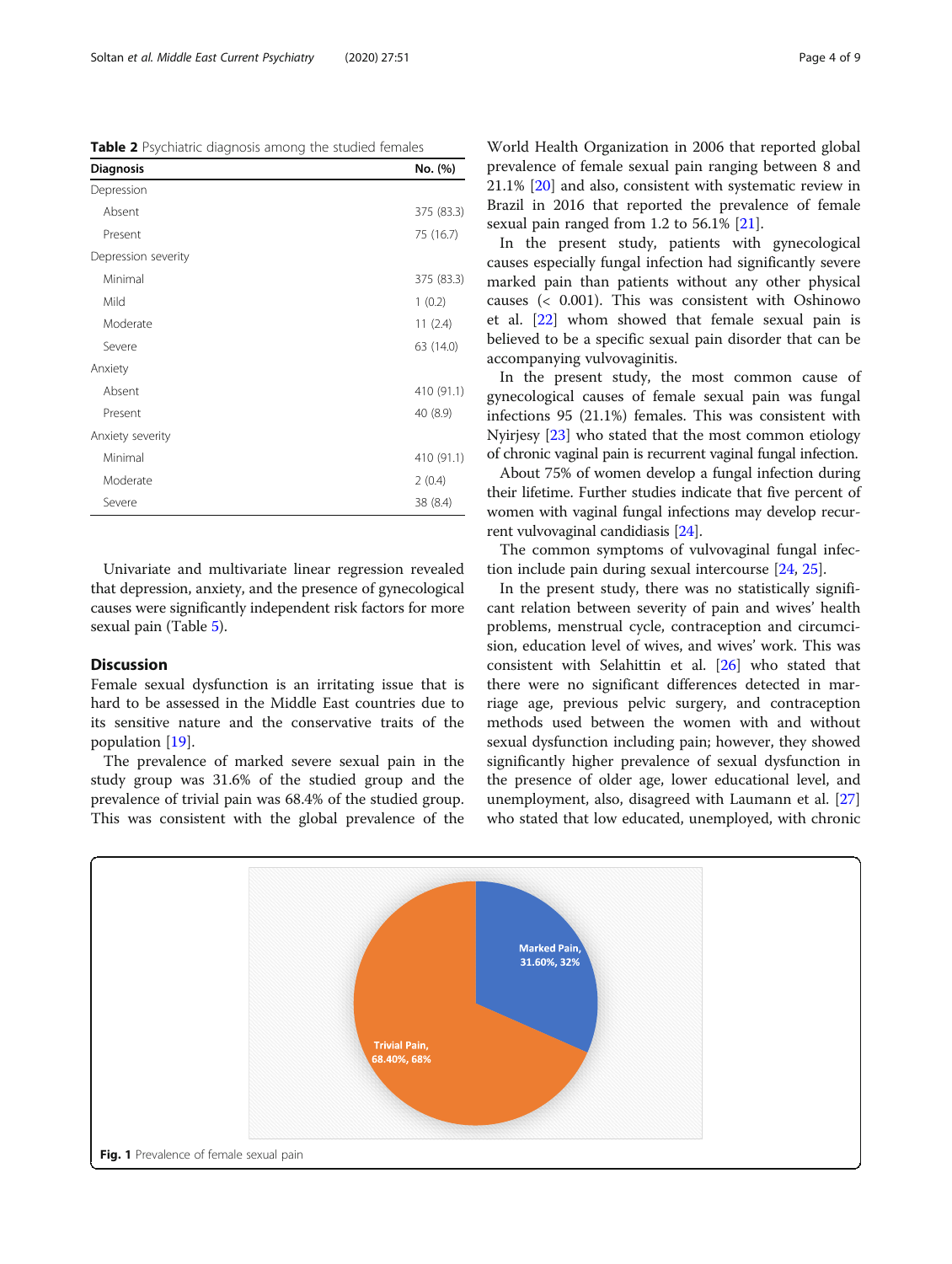<span id="page-4-0"></span>

disease, multi-parried, and menopaused females had high risk of complaining of sexual problems.

In this study, patients with severe depression had significantly marked severe pain than patients with minimal depression ( $p < 0.001$  respectively), which means that females suffered higher levels of depression and had higher marked pain and higher feeling of sexual pain more than others.

This was consistent with Atlantis and Sullivan [[28](#page-8-0)] and Evan and Thomas [\[29\]](#page-8-0) who stated that the chance of having sexual dysfunction including pain (which is the aim of this study) as well as desire, arousal, satisfaction, and orgasm is increased by depression. Also, it was consistent with Frohlich and Meston [[30\]](#page-8-0) who reported that depressive women felt higher sexual pain, along with low sexual arousal than controls without depression.

In this study, patients with severe anxiety had significantly lower pain score than patients without ( $p < 0.001$ ), which means that females who suffered from higher levels of anxiety had higher marked pain and a higher feeling of sexual pain more than others. That confirms the positive correlation between sexual pain and anxiety. And this was consistent with Kimberley et al. [\[31\]](#page-8-0) who stated that hyper vigilance to pain stimuli in women suffering anxiety may result in both a heightened awareness of pain and a distraction away from sexual stimuli resulting in impaired

sexual arousal, which itself may potentially exacerbate the pain experience. Also, this agreed with Payne et al. [[31](#page-8-0)] who stated that women with anxiety who usually have high threshold to pain stimuli would over expect the feeling of pain and subsequently would distract away from sexual stimuli that eventually would lead to impaired sexual function. That itself may potentially augment the pain experience.

In the present study, pain score (low pain scores means high degree and high frequency of pain) had significant negative correlation with each of the depression score  $(r - 0.524, p < 0.001)$  and the anxiety score ( $r$  – 0.305,  $p$  < 0.001). This agreed with Rossi et al. [[5](#page-7-0)] and Burri et al. [[32\]](#page-8-0) who found that female sexual pain had significant anxiety ( $p$  value  $\lt$  0.01) and depression ( $p$  value  $< 0.01$ ).

In the present study, univariate and multivariate linear regression revealed that depression anxiety and the presence of gynecological causes especially fungal infections were significantly independent risk factors for more sexual pain. Similarly, Khandker et al. [\[33\]](#page-8-0) found that anxiety and depression were an independent risk factor for female sexual pain that increases the risk of such disorders, highlighting the bidirectional temporal relationship between sexual pain and such psychiatric symptoms. Although the relationship between painful sexual intercourse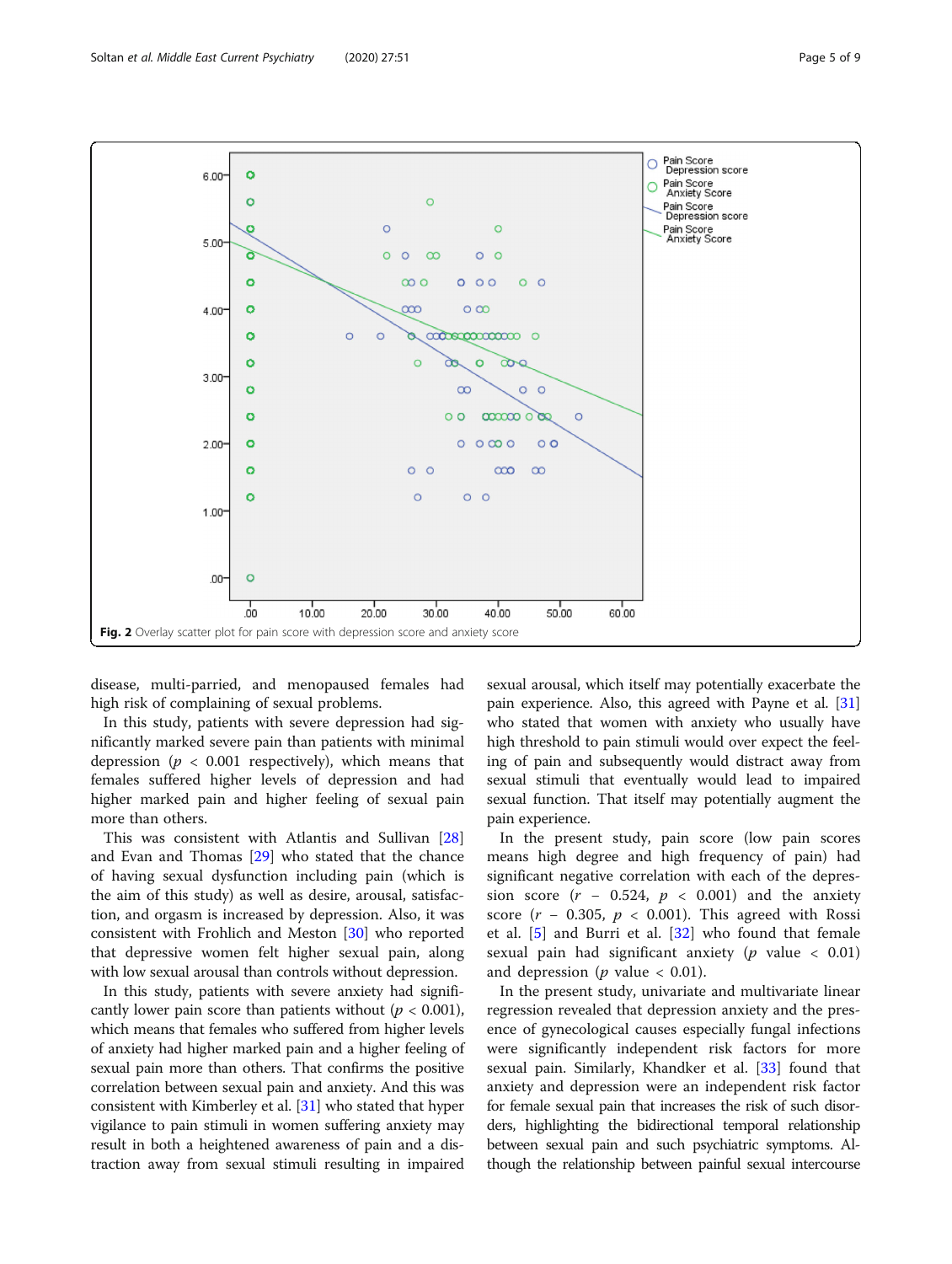<span id="page-5-0"></span>

| <b>Risks factors</b>   | Pain score mean ± SD    | P value     |
|------------------------|-------------------------|-------------|
| Educational level      |                         |             |
| Illiterate             | $4.89 \pm 1.45$         | 0.634       |
| Basic                  | $4.81 \pm 1.52$         |             |
| Secondary/intermediate | $4.66 \pm 1.55$         |             |
| High                   | $4.70 \pm 1.45$         |             |
| Occupation status      |                         |             |
| Working                | $4.81 \pm 1.52$         | 0.675       |
| Not working            | $4.74 \pm 1.50$         |             |
| Comorbidities          |                         |             |
| Present                | $4.81 \pm 1.42$         | 0.719       |
| Absent                 | $4.74 \pm 1.52$         |             |
| Menstrual cycle rhythm |                         |             |
| Regular                | $4.76 \pm 1.49$         | 0.843       |
| Irregular              | $4.73 \pm 1.52$         |             |
| Contraception          |                         |             |
| Yes                    | $4.71 \pm 1.55$         | 0.492       |
| No                     | $4.82 \pm 1.41$         |             |
| Circumcision           |                         |             |
| Yes                    | $4.75 \pm 1.51$         | 0.866       |
| No                     | $4.79 \pm 1.42$         |             |
| Gynecological causes   |                         |             |
| Absent                 | $5.08 \pm 1.44$         | < 0.001     |
| Fungal infection       | $3.76 \pm 1.09^a$       |             |
| Uterine contractions   | 3.60                    |             |
| Uterine prolapse       | $2.80 \pm 1.38$         |             |
| Genital wart           | 2.40                    |             |
| Genital ulcer          | $1.80 \pm 0.28$         |             |
| Uterine adhesions      | 1.20                    |             |
| Presence of depression |                         |             |
| Absent                 | $5.10 \pm 1.34$         | < 0.001     |
| Present                | $3.02 \pm 0.99$         |             |
| Depression severity    |                         |             |
| Minimal                | $5.10 \pm 1.34$         | $< 0.001\,$ |
| Mild                   | 3.60                    |             |
| Moderate               | $3.63 \pm 1.21^{\rm b}$ |             |
| Severe                 | $2.91 \pm 0.92^{\rm b}$ |             |
| Presence of anxiety    |                         |             |
| Absent                 | $4.88 \pm 1.49$         | < 0.001     |
| Present                | $3.49 \pm 0.90$         |             |
| Anxiety severity       |                         |             |
| Minimal                | $4.88 \pm 1.49$         | < 0.001     |
| Moderate               | $4.60 \pm 0.28$         |             |
| Severe                 | $3.43\,\pm\,0.88^\circ$ |             |

<sup>a</sup>Patients with fungal infection had significantly lower pain score than patients without any physical causes (< 0.001)<br><sup>b</sup>Patients with moderate and severe depression had significantly lower pain score than patients with 0.001 respectively)<br><sup>c</sup>Patients with severe anxiety had significantly lower pain score than patients without (*p <* 0.001)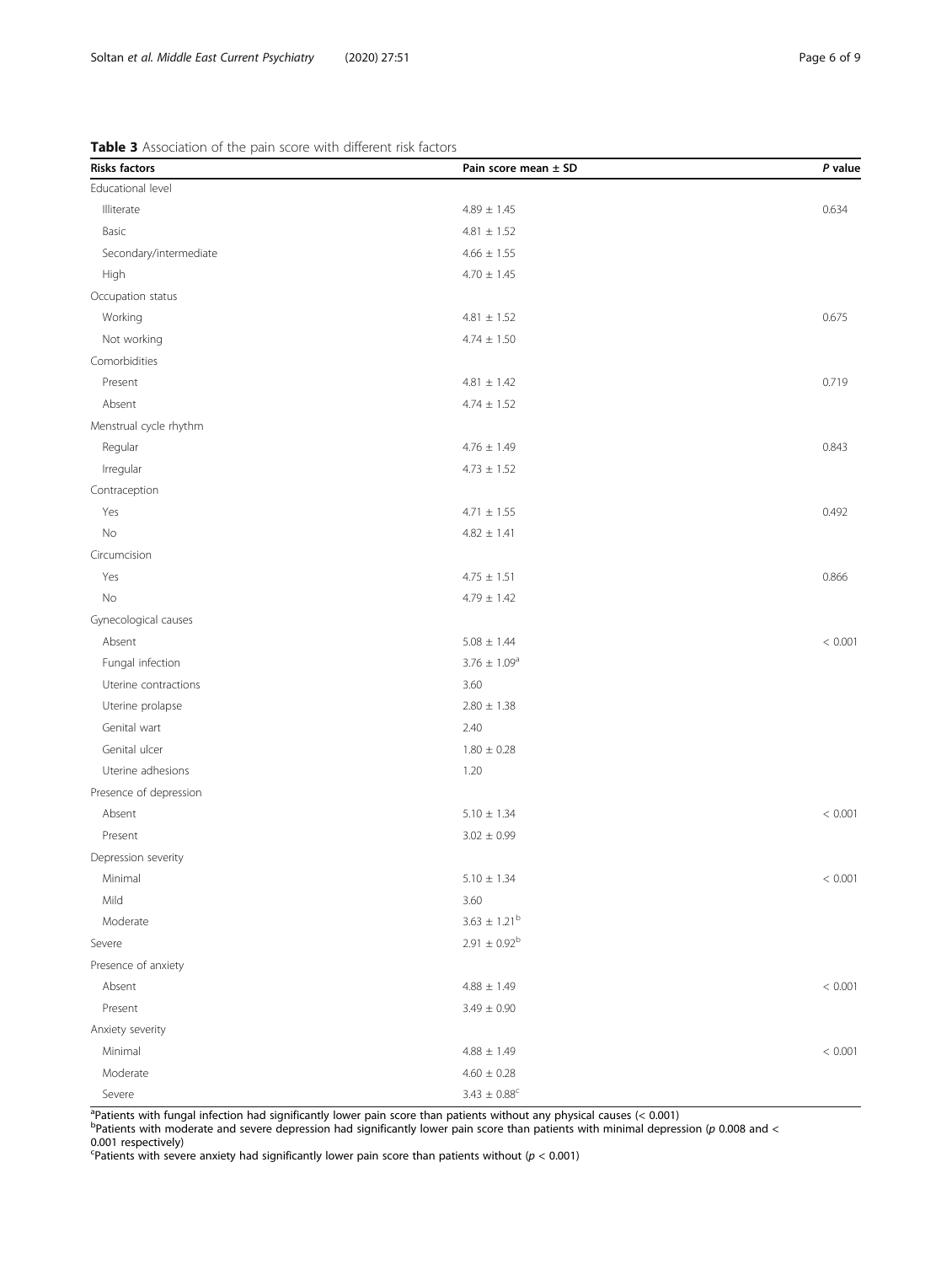| <b>Risks factors</b>    | Pain severity             | <b>Total</b>               | P value    |         |
|-------------------------|---------------------------|----------------------------|------------|---------|
|                         | Marked pain ( $n = 142$ ) | Trivial pain ( $n = 308$ ) |            |         |
| Educational level       |                           |                            |            |         |
| Illiterate              | 31 (21.8)                 | 75 (24.4)                  | 106 (23.6) | 0.874   |
| Basic                   | 26 (18.3)                 | 61 (19.8)                  | 87 (19.3)  |         |
| Secondary/intermediate  | 57 (40.1)                 | 113 (36.7)                 | 170 (37.8) |         |
| High                    | 28 (19.7)                 | 59 (19.2)                  | 87 (19.3)  |         |
| Working status          |                           |                            |            |         |
| Working                 | 26 (18.3)                 | 75 (24.4)                  | 101 (22.4) | 0.153   |
| Not working             | 116 (81.7)                | 233 (75.6)                 | 349 (77.6) |         |
| Comorbidities           |                           |                            |            |         |
| Present                 | 23 (16.2)                 | 49 (15.9)                  | 72 (16.0)  | 0.938   |
| Absent                  | 119 (83.8)                | 259 (84.1)                 | 378 (84.0) |         |
| Menstrual cycle         |                           |                            |            |         |
| Regular                 | 84 (59.2)                 | 189 (61.4)                 | 273 (60.7) | 0.656   |
| Irregular               | 58 (40.8)                 | 119 (38.6)                 | 177 (39.3) |         |
| Contraception           |                           |                            |            |         |
| Yes                     | 96 (67.6)                 | 197 (64.0)                 | 293 (65.1) | 0.451   |
| No                      | 36 (32.4)                 | 111 (36.0)                 | 157 (34.9) |         |
| Circumcision            |                           |                            |            |         |
| Yes                     | 127 (89.4)                | 276 (89.6)                 | 403 (89.6) | 0.955   |
| No                      | 15 (10.6)                 | 32 (10.4)                  | 47 (10.4)  |         |
| Gynecological disorders |                           |                            |            |         |
| Absent                  | 89 (62.7)                 | 258 (83.8)                 | 347 (77.1) | < 0.001 |
| Fungal infection        | 45 (31.7) <sup>a</sup>    | 50 (16.2)                  | 95 (21.1)  |         |
| Uterine contractions    | 1(0.7)                    | 0(0.0)                     | 1(0.2)     |         |
| Uterine prolapse        | 3(2.1)                    | 0(0.0)                     | 3(0.7)     |         |
| Genital wart            | 1(0.7)                    | 0(0.0)                     | 1(0.2)     |         |
| Genital ulcer           | 2(1.4)                    | 0(0.0)                     | 2(0.4)     |         |
| Uterine adhesions       | 1(0.7)                    | 0(0.0)                     | 1(0.2)     |         |
| Presence of depression  |                           |                            |            |         |
| Absent                  | 81 (57.0)                 | 294 (95.5)                 | 375 (83.3) | < 0.001 |
| Present                 | 61 (43.0)                 | 14(4.5)                    | 75 (16.7)  |         |
| Depression severity     |                           |                            |            |         |
| Minimal                 | 81 (57.4)                 | 294 (95.5) <sup>b</sup>    | 375 (83.5) | < 0.001 |
| Moderate                | 5(3.5)                    | 6(1.9)                     | 11(2.4)    |         |
| Severe                  | 55 (39.0) <sup>b</sup>    | 8(2.6)                     | 63 (14.0)  |         |
| Presence of anxiety     |                           |                            |            |         |
| Absent                  | 112 (78.9)                | 298 (96.8)                 | 410 (91.1) | < 0.001 |
| Present                 | 30(21.1)                  | 10(3.2)                    | 40 (8.9)   |         |
| Anxiety severity        |                           |                            |            |         |
| Minimal                 | 112 (78.9)                | 298 (96.8) <sup>c</sup>    | 410 (91.1) | < 0.001 |
| Moderate                | 0(0.00)                   | 2(0.6)                     | 2(0.4)     |         |
| Severe                  | 30 $(21.1)^{c}$           | 8(2.6)                     | 38 (8.4)   |         |

## <span id="page-6-0"></span>Table 4 Relation between pain severity and different risk factors

<sup>a</sup>Patients with fungal infection had significantly severe marked pain than patients without any physical causes (< 0.001)<br><sup>b</sup>Patients with severe depression had significantly severe marked pain than patients without depre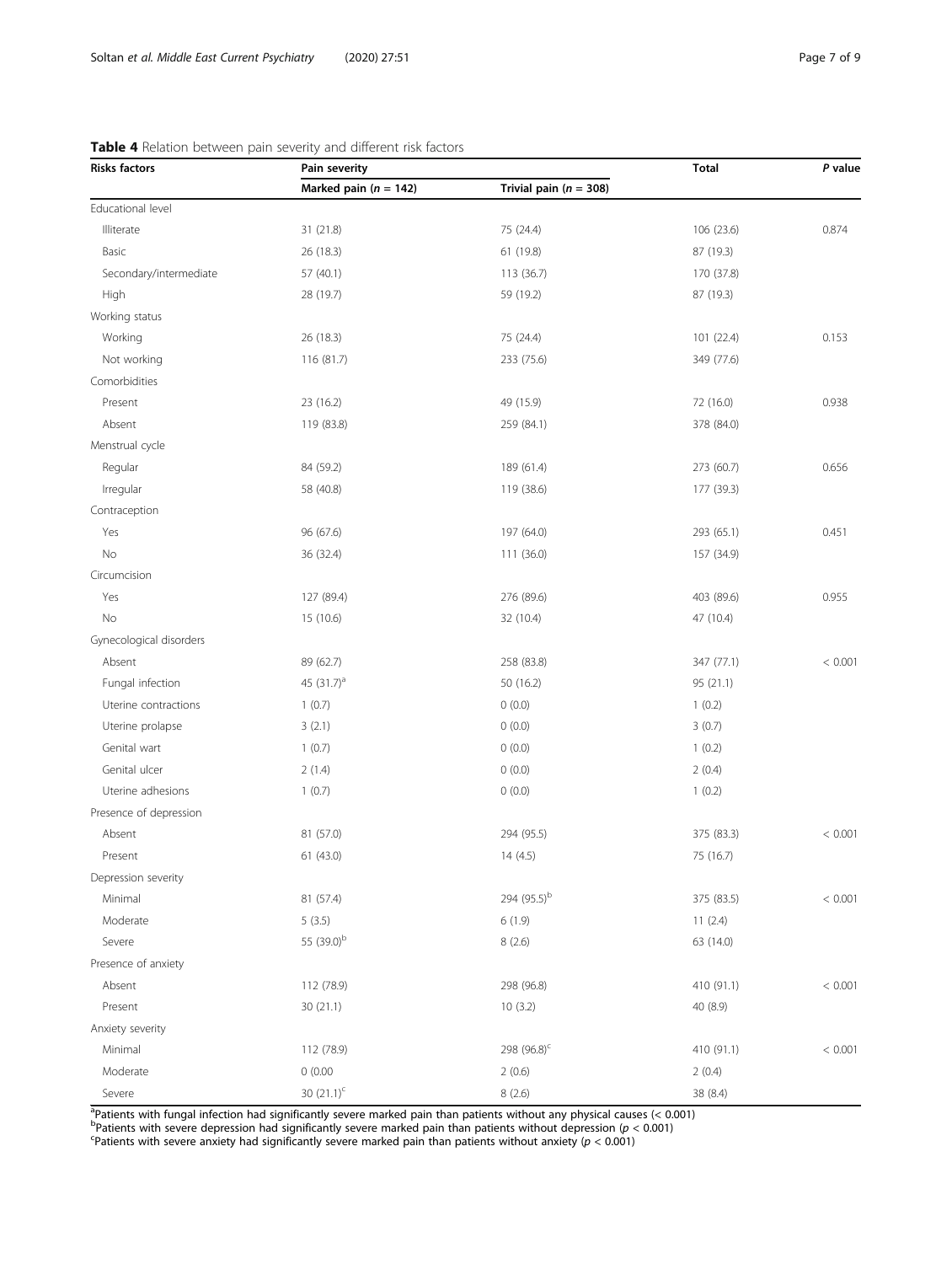<span id="page-7-0"></span>Table 5 Univariate linear regression of pain score with different risk factors

| <b>Risk factors</b>  | <b>Univariate</b> |         | Multi variate |         |  |
|----------------------|-------------------|---------|---------------|---------|--|
|                      | B                 | P value | R             | P value |  |
| Age of the patient   | 0.008             | 0.271   |               |         |  |
| Contraception        | 0.130             | 0.354   | -----         | -----   |  |
| Work status          | $-0.071$          | 0.675   | -----         | -----   |  |
| Menstrual cycle      | $-0.029$          | 0.843   |               |         |  |
| Circumcision         | 0.039             | 0.866   | -----         | -----   |  |
| Comorbidity          | $-0.082$          | 0.668   | -----         | -----   |  |
| Gynecological causes | $-0.903$          | < 0.001 | $-1.302$      | < 0.001 |  |
| Depression           | $-2.073$          | < 0.001 | - 2.648       | < 0.001 |  |
| Anxiety              | $-0.695$          | < 0.001 | $-1.065$      | < 0.001 |  |

and depressive and anxiety symptoms is well-documented, the factors that are driving this relationship and the temporal associations among these factors have yet to be elucidated.

Also, females who feel sexual pain are likely to complain from psychiatric symptoms, in particular increased depressive symptoms [\[33](#page-8-0)–[36](#page-8-0)].

Several study limitations should be taken in consideration. First, the cross-sectional nature of this study could not confirm the temporal relationships between sexual pain and psychiatric symptoms. Further longitudinal or experimental designs would further elucidate the directionality of these relationships. Second, other studies are needed to know how other comorbid pain factors are correlated with sexual functioning and psychiatric symptoms. Third, future studies should examine these relationships in women who are not currently sexually active, as pain during intercourse might prevent women from engaging in sexual intercourse.

#### Conclusion

Depression anxiety and gynecological causes especially fungal infections were independent risk factors for female sexual pain. We strongly recommended putting into consideration the importance of searching for psychiatric disorders during assessment and treatment of females suffering from sexual pain. And the urgent need for an integrated approach with co-operation between sexologists and psychiatrists in this conflict.

#### Abbreviations

FSFI: Female sexual function index

#### Acknowledgements

The authors thank subjects for their participation and cooperation.

#### Authors' contributions

TA, MR, NM, SS, and BH analyzed and interpreted the patient data regarding the clinical data and psychometric tools, and all authors were contributors in writing the manuscript. All authors have read and approved the final manuscript.

#### Funding

This study did not receive any fund.

#### Availability of data and materials

Not applicable.

## Ethics approval and consent to participate

This study was approved by the Ethics Committee of Faculty of Medicine, Menoufia University. Written informed consents were obtained from subjects of the study. The number of approvals is not applicable.

#### Consent for publication

Not applicable.

#### Competing interests

"The authors declare that they have no competing interests" in this section.

#### Author details

<sup>1</sup>Department of Psychiatry, Faculty of Medicine, Fayoum University, P.O. Box 63514, Fayoum, Egypt. <sup>2</sup>Department of Dermatology, Faculty of Medicine Fayoum University, Fayoum, Egypt. <sup>3</sup>Department of Public Health and Community Medicine, Faculty of Medicine, Menoufia University, Shibin El Kom, Egypt.

#### Received: 29 July 2020 Accepted: 23 September 2020 Published online: 08 December 2020

#### References

- 1. Danielsson I, Sjöberg I, Stenlund H, Wikman M (2003) Prevalence and incidence of prolonged and severe dyspareunia in women: results from a population study. Scand J Publ Health 31(2):113–118 [PubMed] [[Google](https://scholar.google.com/scholar_lookup?journal=Scandinavian+Journal+of+Public+Health&title=Prevalence+and+incidence+of+prolonged+and+severe+dyspareunia+in+women:+Results+from+a+population+study&author=I+Danielsson&author=I+Sj%C3%B6berg&author=H+Stenlund&author=M+Wikman&volume=31&issue=2&publication_year=2003&pages=113-118&pmid=12745761&) **[Scholar](https://scholar.google.com/scholar_lookup?journal=Scandinavian+Journal+of+Public+Health&title=Prevalence+and+incidence+of+prolonged+and+severe+dyspareunia+in+women:+Results+from+a+population+study&author=I+Danielsson&author=I+Sj%C3%B6berg&author=H+Stenlund&author=M+Wikman&volume=31&issue=2&publication_year=2003&pages=113-118&pmid=12745761&)l**
- 2. Jamieson DJ, Steege JF(1996).The prevalence of dysmenorrhea, dyspareunia, pelvic pain, and irritable bowel syndrome in primary care practicesObstet Gynecol 87(1):55–58 [PubMed] [\[Google Scholar\]](https://scholar.google.com/scholar_lookup?journal=Obstetrics+and+Gynecology&title=The+prevalence+of+dysmenorrhea,+dyspareunia,+pelvic+pain,+and+irritable+bowel+syndrome+in+primary+care+practices&author=DJ+Jamieson&author=JF+Steege&volume=87&issue=1&publication_year=1996&pages=55-58&pmid=8532266&)
- 3. Landry T, Bergeron S. (2009).How young does vulvo-vaginal pain begin? Prevalence and characteristics of dyspareunia in adolescentsJ Sex Med.6(4): 927–935. [PubMed] [[Google Scholar](https://scholar.google.com/scholar_lookup?journal=Journal+of+Sexual+Medicine&title=How+young+does+vulvo-vaginal+pain+begin?+Prevalence+and+characteristics+of+dyspareunia+in+adolescents&author=T+Landry&author=S+Bergeron&volume=6&issue=4&publication_year=2009&pages=927-935&pmid=19207275&)]
- 4. American Psychiatric Association (2013) Diagnostic and statistical manual of mental disorders, vol 5. American Psychiatric Publishing, Arlington, VA [[Google Scholar](https://scholar.google.com/scholar_lookup?title=Diagnostic+and+statistical+manual+of+mental+disorders&publication_year=2013&)]
- 5. Rossi V, Viozzi E, Tripodi F, Nimbi FM, Fabrizi A, Simonelli C (2017) Female sexual pain and psycho-relational correlates: preliminary results of the Italian survey "sexuality and well-being.". J Sex Med 14:112. [https://doi.org/10.1016/](https://doi.org/10.1016/j.jsxm.2017.03.088) [j.jsxm.2017.03.088](https://doi.org/10.1016/j.jsxm.2017.03.088)
- 6. Annamaria G, Alessandra H, James P, Ellen L (2013) Female sexual arousal disorders. J Sex Med 10(1):58–73
- 7. Alessandra G, Dania G (2017) Evaluation of genito-pelvic pain penetration disorder. In: The text book of clinical sexual medicine, springer international publishing, pp 289–304
- Rosen R, Brown C, Heiman J, Leiblum S, Meston C, Shabsigh R, Ferguson D, D'Agostino R Jr (2000) The female sexual function index (FSFI): a multidimensional self-report instrument for the assessment of female sexual function. J Sex Marital Ther 26(2):191–208. [https://doi.org/10.1080/](https://doi.org/10.1080/009262300278597) [009262300278597](https://doi.org/10.1080/009262300278597)
- 9. Anis TH, Gheit SA, Saied HS, Al Kherbash SA (2011) Arabic translation of female sexual function index and validation in an Egyptian population. J Sex Med 8:3370–3378
- 10. First MB, Gibbon M, Spitzer RL, Williams JBW (2002) Structured clinical interview for DSM-IV-TR axis I disorders. Biometrics Research Department, New York
- 11. Hatata, Abou zeid, Khalil, et al. (2004). Dual diagnosis in substance abuse, a study in an Egyptian sample. MD thesis, Ain Shams University.
- 12. Beck AT, Ward CH, Mendelson M, Mock J, Erbaugh J (1961) An inventory for measuring depression. Arch Gen Psychiatry 4:561–571
- 13. Abdel-Khalek AM (1998) Internal consistency of an Arabic adaptation of the Beck Depression Inventory in four Arabic countries. Psychol Rep 82:264–266
- 14. Beck AT, Steer RA, Ball R et al (1996) Comparison of Beck Depression Inventories-IA and −II in psychiatric outpatients. J Person Assess 67:588–597